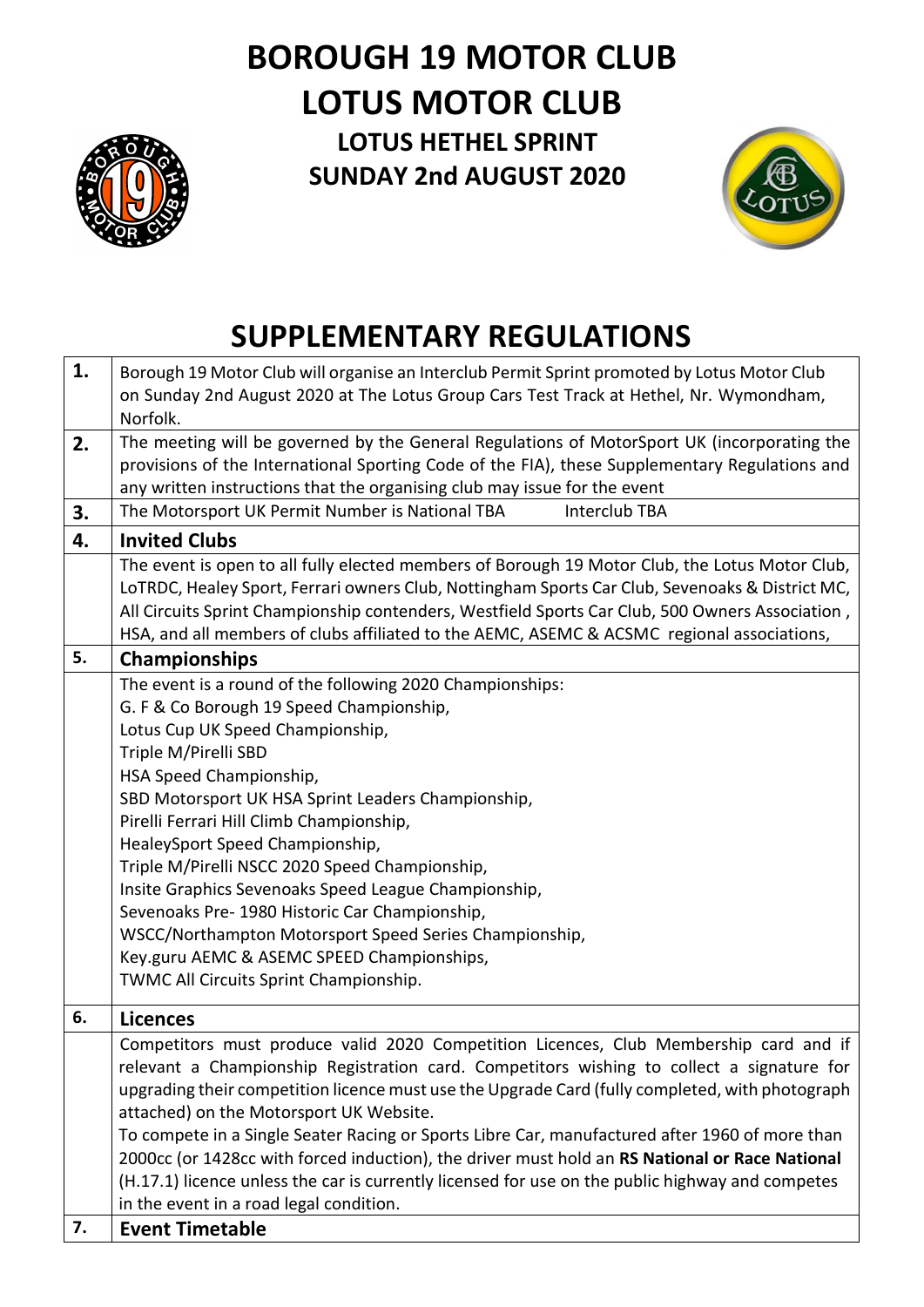|    | The programme of the meeting will be:                                                               |
|----|-----------------------------------------------------------------------------------------------------|
|    | <b>Factory Gates Open</b><br>6.30am                                                                 |
|    | Signing-on starts at<br>7.00am                                                                      |
|    | Scrutineering starts at 7.05am                                                                      |
|    | Individual times for scrutineering will be notified in the Final Instructions.                      |
|    | Drivers' Briefing<br>8.30 am SHARP                                                                  |
|    | Practice<br>9.00am                                                                                  |
|    | First Timed Run starts as soon as possible after Practice.                                          |
|    |                                                                                                     |
| 8  | <b>The Course</b>                                                                                   |
|    | The Course comprises 1 lap of the Circuit with left and right turns on a sealed tarmac              |
|    | surface, a length of approx. 1.7 miles.                                                             |
|    | Competitors will have One Practice Run, having been given the opportunity of walking or             |
|    | pedal cycling the course prior to 8.30am, and Four timed Runs, time and weather                     |
|    | permitting. The fastest timed run will count for event awards and results. In the event of a        |
|    | tie Motorsport UK Reg S 9.5.6 will apply.                                                           |
| 9. | <b>Classes &amp; Safety Requirements</b>                                                            |
|    | All vehicles must comply with MotorSport UK safety regulations as per 2020 Motorsport Yearbook      |
|    |                                                                                                     |
|    | Section J.5.1 to J.5.20.13 and sections S.10 to S.15.2.1 being specific regulations for Sprints and |
|    | Hill Climbs, and the relevant sections of K as referred to in section S.                            |
|    |                                                                                                     |
|    | Competition Car Logbooks will be required for all Hill climb and Sprint cars unless the car is      |
|    | currently taxed and insured for use on the public highway and competing at the event in a road      |
|    | going class (S.9.1.7).                                                                              |
|    |                                                                                                     |
|    |                                                                                                     |
|    | CARS USING FORCED INDUCTION - These cars will be classified as having an engine capacity            |
|    | increase of 40% (except for standard cars where an increase of 70% should be applied); Cars with    |
|    | a rotary engine will be subject to a 50% increase in capacity.                                      |
|    | Appendix 1 - Road-Going Kit Type and Replica Cars                                                   |
|    | Two-seater cars such as Caterham; Westfield; Sylva; Fisher; Lotus 7, Elise, Exige and 340R;         |
|    | Vauxhall 220; X-Bow and similar types/derivatives of these cars                                     |
|    | <b>Appendix 2 - Standard Car Class</b>                                                              |
|    |                                                                                                     |
|    | 'Standard Cars' are as defined in S.11.1.1 and are similar (but not exactly the same) to those      |
|    | defined in prior year championship regulations. 'Standard Car' definition applies to those cars     |
|    | made after 01/01/2000. For class A1 and A2, we have included those cars that meet Standard          |
|    | Car definitions but have been manufactured before 01/01/2000                                        |
|    | <b>Category A: Standard Cars</b>                                                                    |
|    | (S.11.1) Road Cars (Series Production S.12.1.1).                                                    |
|    | Road Cars (Specialist Production S.12.1.2) Excluding cars in Appendix 1                             |
|    | 'Standard Cars' together those defined in Appendix 2: up to 1600cc - 2wd only, list 1A<br>1.        |
|    | tyres only                                                                                          |
|    | 2.<br>'Standard Cars' together those defined in Appendix 2: from $1601cc$ to $2000cc - 2wd$         |
|    | only, list 1A tyres only                                                                            |
|    | 3.<br>Up to 1600cc - 2wd only, list 1A or 1B tyres                                                  |
|    | From 1601cc to 2300cc - 2wd only, list 1A or 1B tyres<br>4.                                         |
|    | 5.<br>2301cc and over - 2wd only, list 1A or 1B tyres                                               |
|    | 4wd cars of all capacities - list 1A or 1B tyres<br>6.                                              |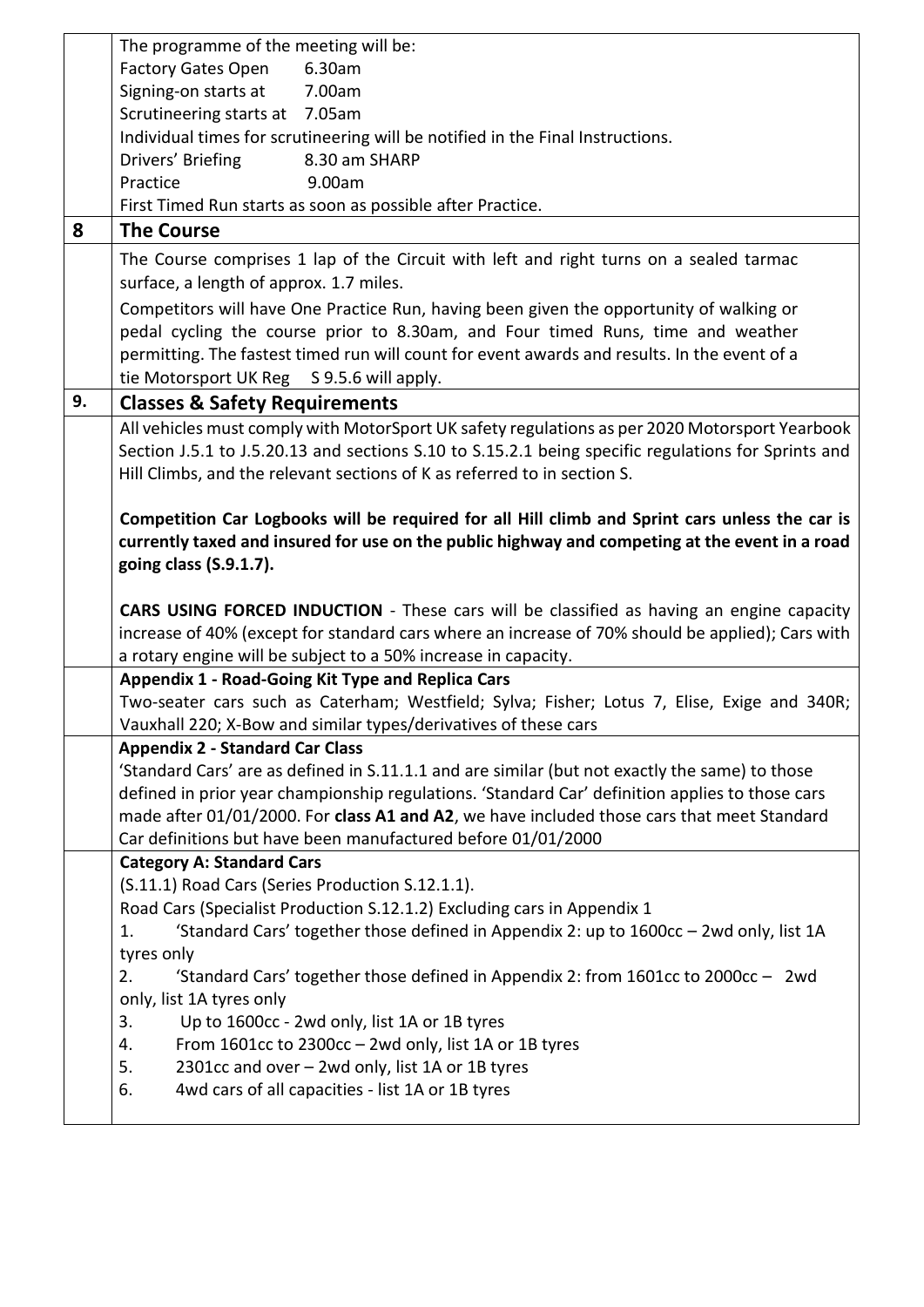|     | Road Going Kit Type and Replica Cars (Appendix 1)                                                                                                                                                                                           |
|-----|---------------------------------------------------------------------------------------------------------------------------------------------------------------------------------------------------------------------------------------------|
|     | Up to 1800cc, excluding motorcycle engine cars - list 1A or 1B tyres<br>7.                                                                                                                                                                  |
|     | Over 1800cc, including motor cycle engine cars of any capacity - list 1A or 1B tyres<br>8.                                                                                                                                                  |
|     | <b>WSCC: 1- Road Going Production/Specialist Cars Running to WSCC Championship specifications</b><br>WSCC: 2 -Modified series production cars and Modified Specialist Production Cars Running to<br><b>WSCC Championship Specifications</b> |
|     | <b>LCUK Production NA</b>                                                                                                                                                                                                                   |
|     | <b>LCUK Production FI</b>                                                                                                                                                                                                                   |
|     | LCUK SuperSport.                                                                                                                                                                                                                            |
|     | Pirelli Ferrari Hillclimb Championship.                                                                                                                                                                                                     |
|     | Healey sport Speed Championship.                                                                                                                                                                                                            |
|     | Modified Series/Specialist Production Cars (S.13.1/2). Rally Cars conforming to<br>Category B:<br>R.46 -R49 and Rallycross cars & derivatives conforming to N.6.<br>Excluding listed in Appendix 1<br>Up to 1400cc<br>9.                    |
|     | From 1401cc to 2000cc<br>10.                                                                                                                                                                                                                |
|     | 11.<br>2001cc and over                                                                                                                                                                                                                      |
|     | Road-Going Kit Type and Replica Cars (Appendix 1)                                                                                                                                                                                           |
|     | Up to 2000cc<br>12.                                                                                                                                                                                                                         |
|     | 2001cc and over and all Motor cycle engine cars<br>13.                                                                                                                                                                                      |
|     | Sports Libre Cars (S.14.1.)<br><b>Category C:</b>                                                                                                                                                                                           |
|     | 14.<br>Sports Libre Cars up to 1800cc, Motor cycle engine cars up to 1100cc                                                                                                                                                                 |
|     | Sports Libre Cars over 1800cc Motor cycle engine cars over 1100cc<br>15.                                                                                                                                                                    |
|     | Racing Cars (S15.1.1)<br><b>Category D:</b><br>16.                                                                                                                                                                                          |
|     | Up to 1100cc, plus Racing cars conforming to 'Formula Ford 'Specifications<br>1101cc and over<br>17.                                                                                                                                        |
|     | In the event of a dispute concerning the compliance of a vehicle to the regulations for the                                                                                                                                                 |
|     | event the onus will be on the competitor to prove the compliance to the organisers, including                                                                                                                                               |
|     | where applicable to their vehicle, that it is currently taxed for use on the public highway now                                                                                                                                             |
|     | there are no longer tax discs                                                                                                                                                                                                               |
|     | ALL VEHICLES MUST COMPLY WITH Motorsport UK. SAFETY REGULATIONS                                                                                                                                                                             |
|     | As per 2020 Motorsport UK Yearbook section J5.1 to J5.20.13 and sections S10 to S15.2.1 being                                                                                                                                               |
|     | specific regulations for Sprints and Hill Climbs and the relevant sections of K as referred to in                                                                                                                                           |
|     | section S.                                                                                                                                                                                                                                  |
| 10. | <b>Entries</b>                                                                                                                                                                                                                              |
|     | The entry list opens on publication of these regulations and closes finally on Sunday 26th July<br>2020                                                                                                                                     |
|     | The entry fee is £110 for cheques, BACS or PayPal. Cheques payable to 'Borough 19 MC Ltd' or<br>paid electronically to<br>Bank Code 40-44-37<br><b>Account No 81403575</b>                                                                  |
|     | All entries must be made on the official entry form, OR online at                                                                                                                                                                           |
|     | http://www.borough19motorclub.org.uk/b19mc-events-online-entry/and will only be valid when<br>payment has cleared.                                                                                                                          |
|     | Where a car is double driven both drivers must complete an entry form and nominate which<br>driver is to run first, to assist with the correct allocation of numbers.                                                                       |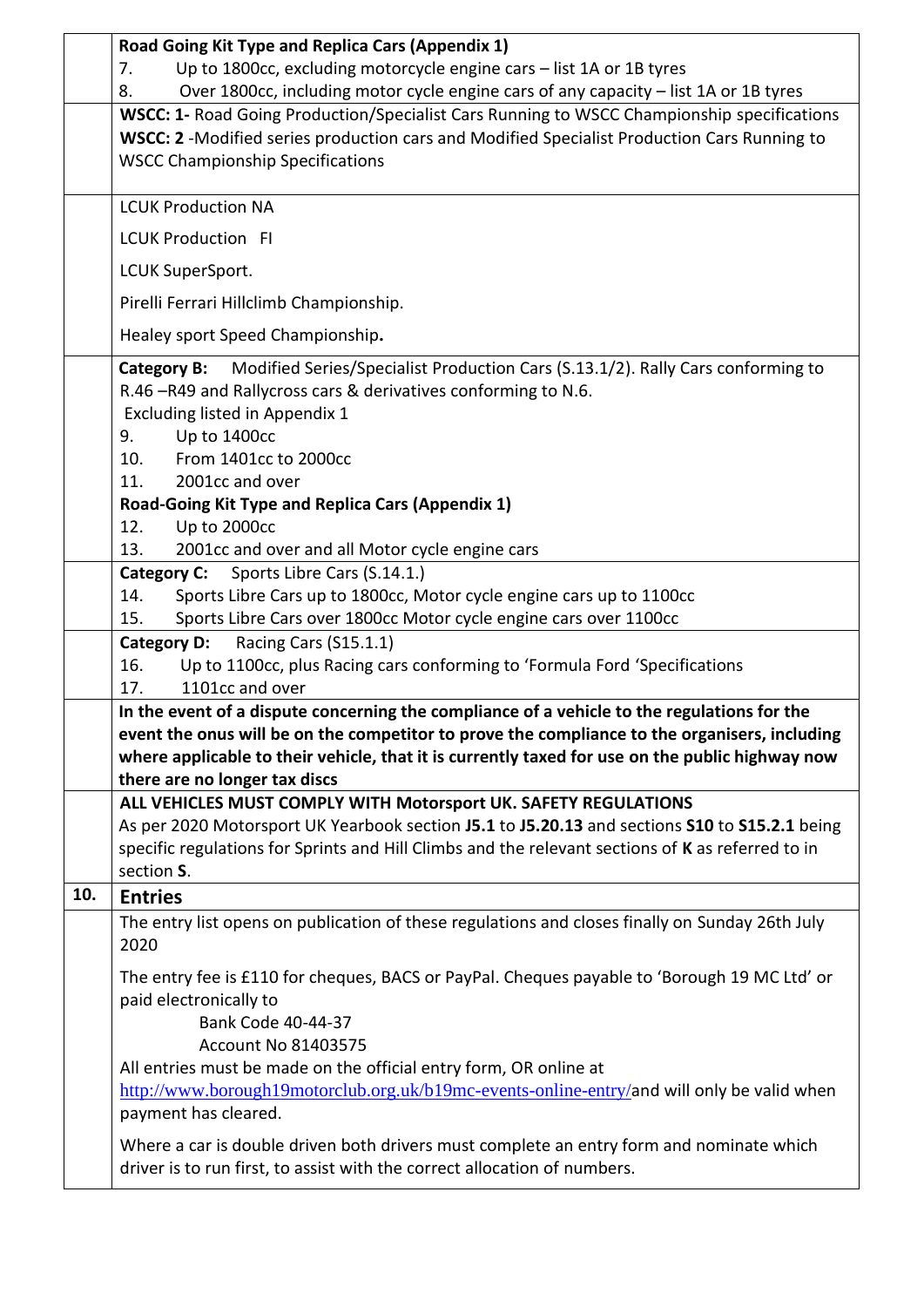|     | The Entry Secretary, to whom all entries and fees should be sent, Scott Copeland<br>Homelea Cottage, Birch Street, Birch, Essex. CO2 0NW.Tel: 07712587636 Email:<br>b19scottc@gmail.com                                                                                                                                                                                                                                                                                               |
|-----|---------------------------------------------------------------------------------------------------------------------------------------------------------------------------------------------------------------------------------------------------------------------------------------------------------------------------------------------------------------------------------------------------------------------------------------------------------------------------------------|
|     | The maximum entry for the meeting is 110, the minimum is 50. The maximum for each class is<br>40, the minimum is 3. Should any of the minimum figures not be reached, the organisers have<br>the right to either cancel the meeting, amalgamate classes as necessary or award a token trophy.<br>Entries will be selected in order of date of receipt. Entries can be made either on the official form<br>below, or on-line at www.borough19motorclub.org/b19mc-events-online -entry/ |
|     | <b>Entry Acknowledgement, Refunds &amp; Finals</b><br>Acknowledgement of Entry and Finals will be sent by post or email.                                                                                                                                                                                                                                                                                                                                                              |
|     | Entry fees may be refunded up to mid-day on Wednesday 29th July 2020 less an admin. fee of<br>£10.                                                                                                                                                                                                                                                                                                                                                                                    |
| 11. | The Secretary of the Meeting is Carol Glenn 07790740696<br>carollglenn@hotmail.com                                                                                                                                                                                                                                                                                                                                                                                                    |
| 12. | <b>Other Officials of the Meeting</b>                                                                                                                                                                                                                                                                                                                                                                                                                                                 |
|     | Motorsport UK<br>Steward<br><b>TBA</b>                                                                                                                                                                                                                                                                                                                                                                                                                                                |
|     | Club Stewards<br><b>TBA</b>                                                                                                                                                                                                                                                                                                                                                                                                                                                           |
|     | Clerk of Course<br><b>Barry Morris</b>                                                                                                                                                                                                                                                                                                                                                                                                                                                |
|     | Dept C of Course<br>Chris Scudder                                                                                                                                                                                                                                                                                                                                                                                                                                                     |
|     | <b>Chief Scrutineer</b><br>Mike Madden                                                                                                                                                                                                                                                                                                                                                                                                                                                |
|     | Chief Timekeeper<br>John Sharp                                                                                                                                                                                                                                                                                                                                                                                                                                                        |
|     | <b>Chief Medical Officer</b><br><b>TBA</b><br><b>Environmental Scrutineer</b><br>Dave Barnes                                                                                                                                                                                                                                                                                                                                                                                          |
|     | Club Safeguarding Officer<br>Jane Burgess                                                                                                                                                                                                                                                                                                                                                                                                                                             |
| 13. | <b>Results</b>                                                                                                                                                                                                                                                                                                                                                                                                                                                                        |
|     | Provisional results will be published on the day. Final results will be sent by post or email within                                                                                                                                                                                                                                                                                                                                                                                  |
|     | 14 days of the event and published on the Borough 19 website                                                                                                                                                                                                                                                                                                                                                                                                                          |
| 14. | Awards will be presented as follows                                                                                                                                                                                                                                                                                                                                                                                                                                                   |
|     | FTD - an award                                                                                                                                                                                                                                                                                                                                                                                                                                                                        |
|     | 1st in Class - an award                                                                                                                                                                                                                                                                                                                                                                                                                                                               |
|     | 2nd in Class - subject to 5 starters                                                                                                                                                                                                                                                                                                                                                                                                                                                  |
|     | 3rd in Class - subject to 8 starters                                                                                                                                                                                                                                                                                                                                                                                                                                                  |
|     | No competitor may win more than one award. All awards are perpetual and must be collected<br>at the end of the meeting. No awards are posted                                                                                                                                                                                                                                                                                                                                          |
| 15. | <b>Start Line Procedure:</b>                                                                                                                                                                                                                                                                                                                                                                                                                                                          |
|     | Drivers will be notified of the running order in the Final Instructions. Cars will start singly.                                                                                                                                                                                                                                                                                                                                                                                      |
|     | Starting signal will be by flag or lights. The finish will be denoted by chequered boards.                                                                                                                                                                                                                                                                                                                                                                                            |
|     | Because of the track layout at this event and to ensure safety, the starting procedure will be as<br>follows: -                                                                                                                                                                                                                                                                                                                                                                       |
|     | When each vehicle is in position to start the driver will be directed to watch the lights When the                                                                                                                                                                                                                                                                                                                                                                                    |
|     | light changes from red to green the driver has a maximum 5 seconds to leave the start line. After                                                                                                                                                                                                                                                                                                                                                                                     |
|     | this 5 second interval a red flag will denote a void run and no re-run will be given. Any driver who                                                                                                                                                                                                                                                                                                                                                                                  |
| 16. | ignores the red flag and commences the run may be disqualified from the event.                                                                                                                                                                                                                                                                                                                                                                                                        |
|     | <b>Timing and Competition Numbers</b><br>Timing will be by automatic equipment. Timing struts are mandatory see <b>S.10.10</b> . Competitors                                                                                                                                                                                                                                                                                                                                          |
|     | will be identified by competition numbers which will be allocated (but not supplied) by the                                                                                                                                                                                                                                                                                                                                                                                           |
|     | organisers see S.9.2.5. Numbers must be displayed on both sides of the competing car. Where a                                                                                                                                                                                                                                                                                                                                                                                         |
|     | car is double entered the numbers not applicable must be completely masked. If this is not done                                                                                                                                                                                                                                                                                                                                                                                       |
|     | the Timekeeper may not give a time and in that case a re-run will not be given                                                                                                                                                                                                                                                                                                                                                                                                        |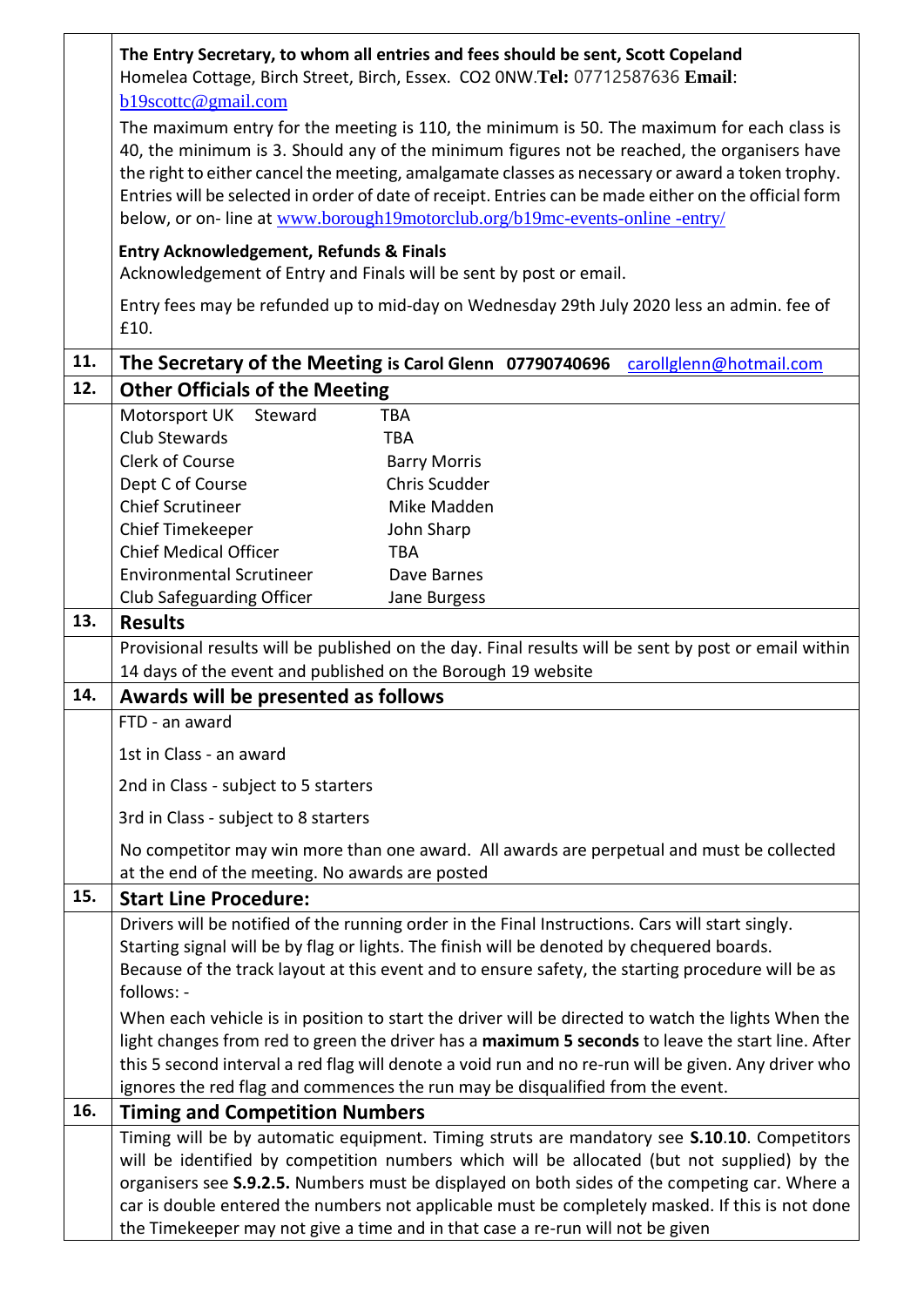| 17. | Noise:                                                                                                                                     |
|-----|--------------------------------------------------------------------------------------------------------------------------------------------|
|     | All cars must comply with J5.17. The organisers reserve the right to noise test any competing car                                          |
|     | at any time during the meeting                                                                                                             |
| 18. | <b>Judges of Fact:</b>                                                                                                                     |
|     | The Start-Line Marshals are Judges of Fact for Start Line Procedure. The Environmental Scrutineer                                          |
|     | is the Judge of Fact for Noise Issues. Course Marshals are Judges of Fact for course marker cone                                           |
|     | penalties, course violations and baulking. Chief Timekeeper is the Judge of Fact for timing matters                                        |
| 19. | <b>Penalties:</b>                                                                                                                          |
|     | Competitors will be penalised by 5 seconds for each course cone struck. In the event of a                                                  |
|     | competing car failing to keep all four wheels on the designated course a penalty of '4 wheels off'                                         |
|     | [4WO] will be imposed and no time will be given for that run. Failure to follow the correct route                                          |
|     | [WR] will also result in no time given. If, for any reason, a competing vehicle strikes the course                                         |
|     | timing equipment a time will not be given for that run                                                                                     |
| 20. | <b>Flag Signals</b>                                                                                                                        |
|     | Only 3 flag signals may be used.                                                                                                           |
|     | Union Flag at the start if the start lights fail.                                                                                          |
|     | <b>Chequered Flag at the Finish</b>                                                                                                        |
|     | Red Flag [Q 15.1(j) will apply in S9.3.7]<br>If a Red Flag is displayed at a marshal's post, immediately cease driving at racing speed and |
|     | proceed slowly, without overtaking, and with maximum caution to pits or start line obeying                                                 |
|     | marshal's instructions, and being prepared to stop should the track be blocked.                                                            |
|     | Competitors who ignore a red flag signal may be disqualified, have their licence endorsed and                                              |
|     | incur licence penalty points in accordance with C2.1.4-C2.1.8                                                                              |
| 21. | <b>Practising and Tyre Warming:</b>                                                                                                        |
|     | The practising of competing cars outside the designated course area is strictly forbidden and may                                          |
|     | result in the competitor being disqualified from the meeting forthwith.                                                                    |
|     | There is no designated practice start or tyre warming areas at this venue                                                                  |
| 22. | <b>Protective Clothing:</b>                                                                                                                |
|     | Motorsport UK approved Helmets, Race Overalls and Gloves are required to be worn by all drivers                                            |
|     | on the circuit. See K9 Overalls, K10 Helmets, and K14.3(e) Gloves. Also, if applicable Head                                                |
|     | Restraints in accordance with S.9.2.1 and K 13                                                                                             |
| 23. | <b>Protests &amp; Appeals:</b>                                                                                                             |
|     | Any protest must be lodged in accordance with C5 Protests. Appeals lodged in accordance with                                               |
|     | <b>C6 Appeals</b>                                                                                                                          |
| 24. | All other General Regulations of Motorsport UK apply as written except for the following, which                                            |
|     | are modified:                                                                                                                              |
|     | <b>S9.2.3</b> A vehicle may be driven by more than one driver but not more than two.                                                       |
|     | \$9.3.2 A vehicle which leaves the track, involuntarily or otherwise, or becomes stationary on the                                         |
|     | track, may not complete its timed run. A vehicle which becomes stationary off the track may not                                            |
|     | return to the track until the driver is instructed to do so by a marshal. In all these instances a re-<br>run will not be permitted        |
|     | <b>Photography and Camera Phones.</b>                                                                                                      |
|     | We have been advised by Group Lotus that the use of cameras, on board video cameras and                                                    |
|     | camera phones for photography purposes is <b>STRICTLY PROHIBITED</b> . We would appreciate the                                             |
|     | co-operation of all competitors and their support personnel to abide by the ruling to safeguard                                            |
|     | the venue for the future. FAILURE TO COMPLY WILL MEAN AUTOMATIC EXCLUSION FROM                                                             |
|     | THE EVENT AND VENUE. An Official photographer will be appointed, and photos made                                                           |
|     | available to Competitors via Borough 19 MC.                                                                                                |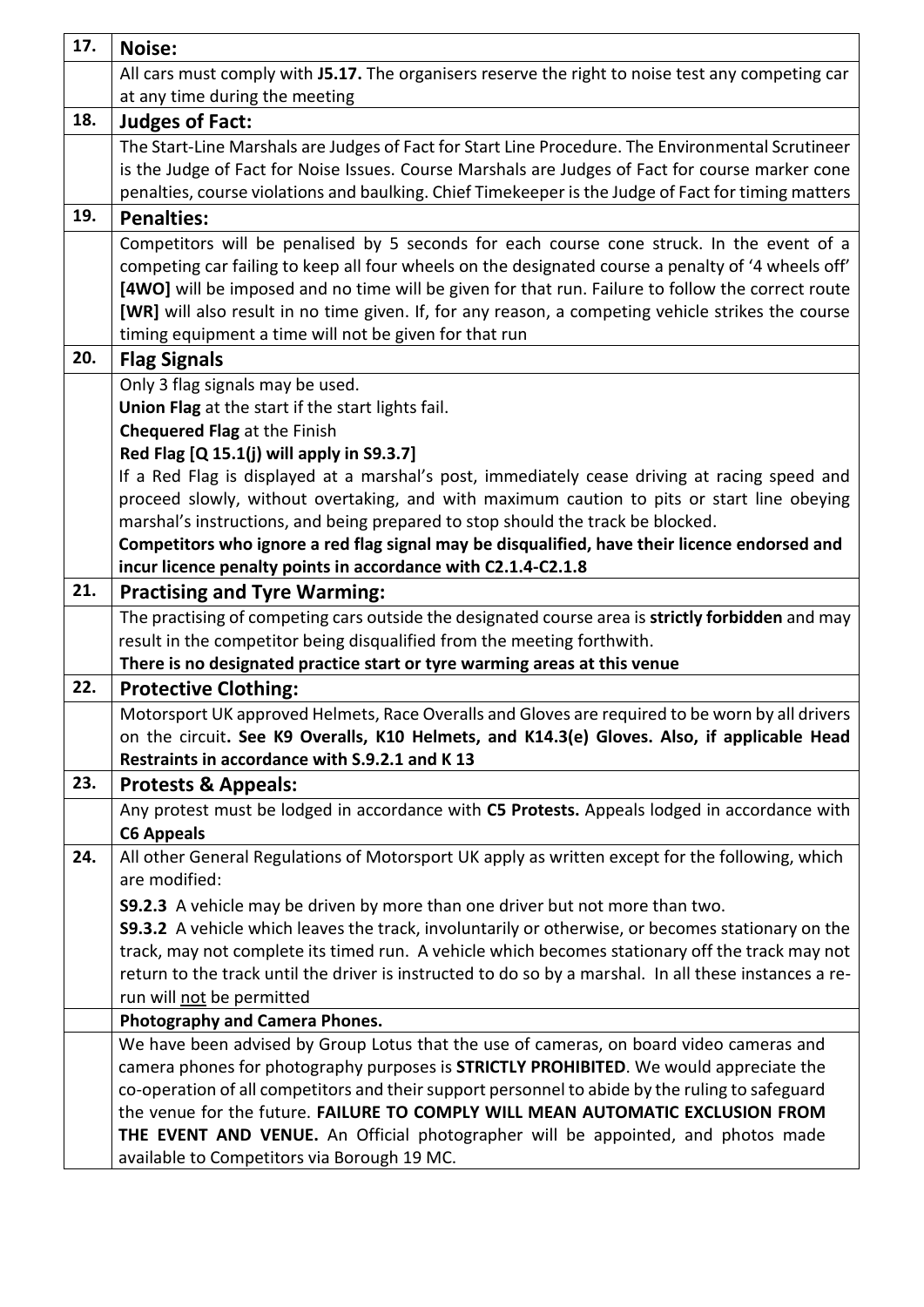

### **LOTUS HETHEL SPRINT BOROUGH 19 MOTOR CLUB & LOTUS MOTOR CLUB SUNDAY 2nd AUGUST 2020 ENTRY FORM**



Held under the general regulations of MotorSport UK (incorporating the provisions of the International Sporting Code of the FIA) and these Supplementary Regulations.

#### **Please complete in FULL and in BLOCK CAPITALS**

**DRIVER** Full Name. . . . . . . . . . . . . . . . . . . . . . . . . . . . . . . .

**Motorsport UK LICENCE** No. . . . . . . . . . . . .. . ……………Type …………………………………….Grade…………….. . . . . . . . **I have/have never held a valid RTA (Driving) licence YES / NO** 

**ADDRESS** . . . . . . . . . . . . . . . . . . . . . . . . . . . . . . . . . . . . . . . . . . . . . . . . . . . . . . . . . . . . . . . . . . . . . . . . . . . . . . . . .

. . . . . . . . . . . . . . . . . . . . . . . . . . . . . . . . . . . . . . . . . . . . . . . . . . . . . . . . . . . . . . . . . . . . . . . . . . . . . . . . . . . . . . . . . . . . . . . . . . . . . . . . . . . . . . . . . . . . . . . . . . . . . .**POST CODE** . . . . . . . . . . . . . . . . . . . . . . . . . . .

**E MAIL** . . . . . . . . . . . . . . . . . . . . . . . . . . . . . . . . . . . . . . . . . . . . . . . . . . . . . . . . . . . . . . . . . . . . . . . . . . . . . . . . .

If an email address is given Confirmation of Entry, Finals and Results will be sent by email. If you prefer to receive any by post tick below

Entry Confirmation…… Finals…….. Results………

**Tel. No**, . . . . . . . . . . . . . . . . . . . . . . . . . . . . . . . . . . . . . . . . . . . . . . . . . . . . . . . . . . . . . . . . . . . . . . . . . . . . . . . . .

**CLUB** . . . . . . . . . . . . . . . . . . . . . . . . . . . . . . . . . . . . . . . . . . . . . . . . . . . . . . . . . . . . . . . . . . . . . . . . . . . . . . . . .

**SECOND DRIVER** (Separate Entry Form Required) . . . . . . . . . . . . . . . . . . . . . . . . . . . . . . . . . . . . . . . . . . . . . . . .

Name of Driver to run first…………………………………………………………..

**CAR (Make & Model**) . . . . . . . . . . . . . . . . . . . . . . . . . . . . . . . . . . . . **Colour**…………………...

**ENGINE CAPACITY**……….cc… Add **T** if Turbocharged. **4wd** if 4 wheel drive. **S** if Supercharged

**CLASS ENTERED** . . . . . . . . . . . . . . .

For all cars in classes A1to A8 and those that need Road Tax & an MOT to compete in Sports Libre enter car registration number here.........................................................

**CHAMPIONSHIP/S ENTERED** ………………………………. . . .

**IN CASE OF AN EMERGENCY PLEASE CONTACT MY NEXT OF KIN**

**Name . . . . . . . . . . . . . . . . . . . . . . . . . . . . . . . . . . . . . . . . . . . . . . . . . . . . . .Relationship. . . . . . . . . . . . .** 

**Address & Tel No . . . . . . . . . . . . . . . . . . . . . . . . . . . . . . . . . . . . . . . . . . . . . . . . . . . . . . . . . . . .**

**. . . . . . . . . . . . . . . . . . . . . . . . . . . . . . . . . . . . . . . . . . . . . . . . . . . . . . . . . . . . . . . . . . . . . .** 

Please tick whichever applies

I enclose a cheque for £110 made payable to 'BOROUGH 19 MC LTD'

I have paid £110 electronically to Bank Code 40-44-37 Account No 81403575 and send this form to:

SCOTT COPELAND Homelea Cottage, Birch Street, Birch, Essex. CO2 0NW

I enclose a cheque made payable to '**BOROUGH 19 MC LTD'** or electronically to Bank Code 40-44-37 Account No 81403575

and send this form to : **SCOTT COPELAND, Homelea Cottage, Birch Street, Birch, Essex. CO2 0NW.**

**Also fill in and sign the Indemnity Form on reverse**